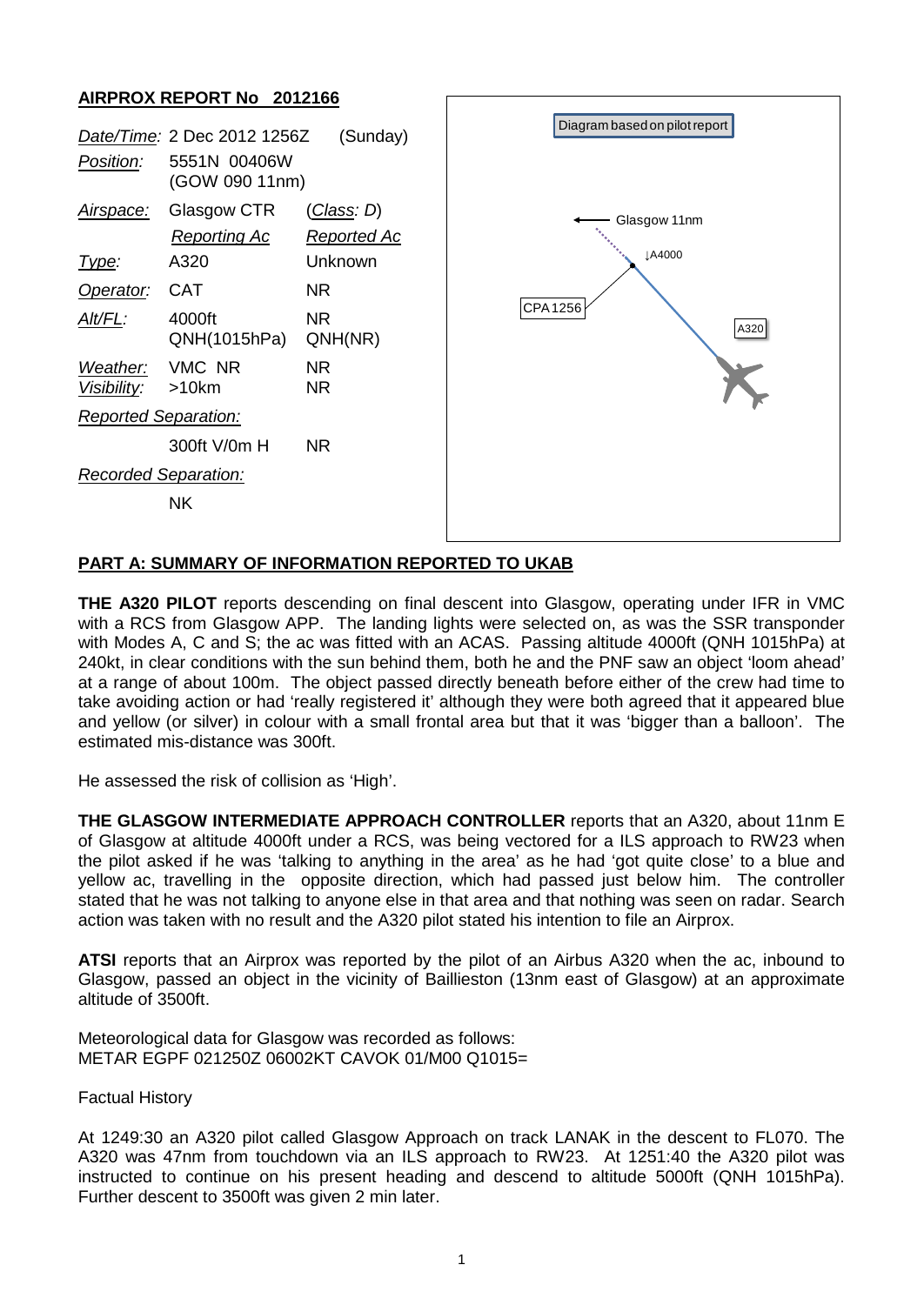At 1255:20 the following exchange between the A320 pilot and Glasgow APP took place:

- A320: "*Glasgow Approach* [A320 C/S]"
- EGPF: "[A320 C/S] *pass your message*"
- A320: "*Er yeah we just had something pass underneath us quite close* [1255:30] *and nothing on TCAS have you got anything on in our area*"
- EGPF: "*Er negative er we've got nothing on er radar and we're n- not talking to any traffic either*"
- A320: "*Er not quite sure what it was but it definitely er quite large* [1255:40] *and it's blue and yellow*"
- EGPF: "*OK that's understood er do you have a an estimate for the height*"
- A320: "*Maybe er* [1255:50] *yeah we were probably about erm four hundred to five hundred feet above it so it's probably about three and a half thousand feet.*"

Figure 1 below shows the Prestwick (ACC) Multi Tracking Radar picture at 1255:20. The A320 is transponding Mode A code 4226. The distance between each marker in the replay trail history is equivalent to 4sec. The Figure shows no other track histories within the immediate vicinity of the A320 at this time. There is an unidentified track history 1.3nm E of the A320's position 28 seconds earlier, but no surveillance data to suggest a detectable object passing underneath the A320.



Figure 1: 1255:20 UTC (Prestwick MRT)

Additionally, a further detailed review of individual radar sources did not yield any conclusive radar data that matched the A320 pilot's description of the encounter. The ATC unit's own radar replay also showed no surveillance traces in the immediate vicinity of the A320 at the time.

Once on the ground the A320 pilot gave a further description of the event to the Glasgow Aerodrome Controller:

- A320: "…*we seemed to only miss it by a couple of hundred feet it went directly beneath us … wherever we were when we called it in it was within about ten seconds"; "… couldn't tell what direction it was going but it went right underneath us*"
- EGPF: "*do you suspect it might have been a glider or something like that*"
- A320: "*well maybe a microlight … it just looked too big for a balloon.*"